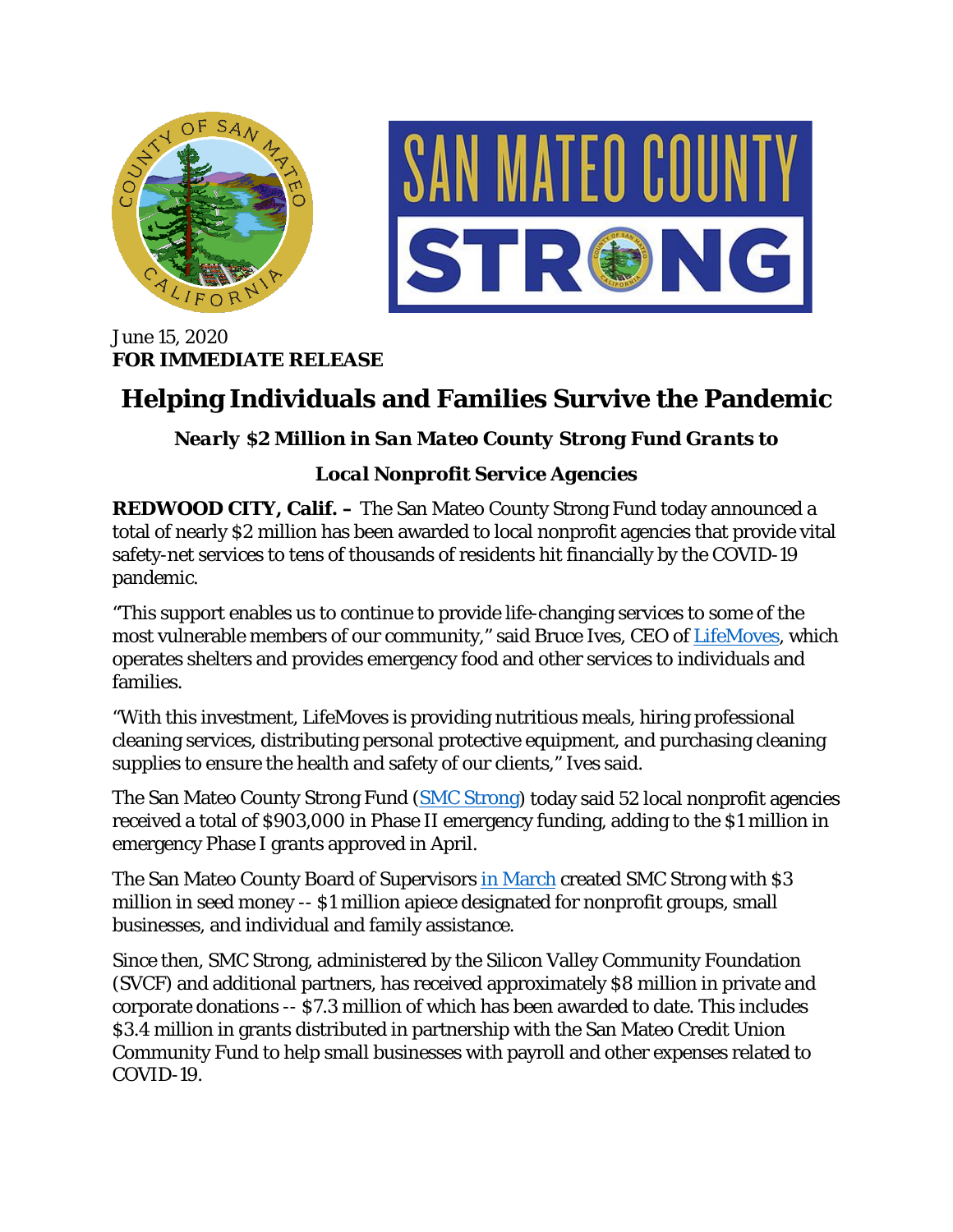"COVID-19 has put so many people out of work and susceptible to this virus, particularly in our most vulnerable communities," said Warren Slocum, president of the Board of Supervisors. "It's heartening to see how many individuals and companies have stepped up to donate to a fund that provides immediate help to people in our community."

In developing a plan to assist nonprofits, the County and SVCF partnered with [Thrive,](https://www.thrivealliance.org/) The Alliance of Nonprofits for San Mateo County, to survey nonprofit organizations in the County to assess how COVID-19 has impacted their operations.

"We found that an overwhelming number of our nonprofit partners – 87 percent out of 135 surveyed – faced cash flow issues and two-thirds canceled fund-raising events," said Deputy County Manager Peggy Jensen. "The need for expanded assistance to nonprofits was clear."

In applying for Phase II awards, nonprofits demonstrated how funds would address:

- Supplies related to health and hygiene (e.g., masks, gowns, gloves and other protective equipment
- Technology upgrades or supplies to aid virtual communication
- Other operational expenses related to the shift in direct service plans or the provision of emergency services

Recipients include agencies that assist survivors of domestic violence [\(CORA](https://www.corasupport.org/) (Community Overcoming Relationship Abuse), support literacy [\(Daly City Public](https://www.dcpla.org/)  [Library Associates\)](https://www.dcpla.org/), help older adults [\(Senior Coastsiders\)](https://www.seniorcoastsiders.org/) and provide mental health support [\(California Clubhouse\)](https://californiaclubhouse.org/), among others (full list on [SMC Strong website\)](https://www.smcstrong.org/nonprofit-grants).

"San Mateo County is like no other. Its capacity to mobilize resources into tangible community benefits is spectacular," said Kate Comfort Harr, executive director of [HIP](https://hiphousing.org/)  [Housing.](https://hiphousing.org/) "Keeping people housed at this time is critical, and every penny of our San Mateo County Strong award will be used to keep our doors open so that we can continue to keep people housed."

[SMC Strong in April](https://www.smcstrong.org/nonprofit-grants) awarded the County's eight [Core Service Agencies,](https://hsa.smcgov.org/core-service-agencies-emergency-safety-net-assistance) which under contract with the County provide emergency food, shelter and other services to individuals and families, a total of \$575,000 in emergency funds. An additional seven grants totaling \$425,000 were awarded at that time to agencies that operate shelters.

"The help has allowed us to ensure the shelter (we operate) is a safe place for all of our residents and staff during a challenging, and for many frightening time," said Melissa Platte, executive director of the [Mental Health Association](https://www.mhasmc.org/) of San Mateo County.

"Thank you San Mateo County Strong! Your funding enabled us to pay hazardous duty pay to our shelter employees," said Dina Bartelo of East Palo Alto-based Project [WeHope,](https://www.wehope.org/) which provides shelter and other services.

Visit the **SMC Strong website** to learn more about the fund and ways to donate.